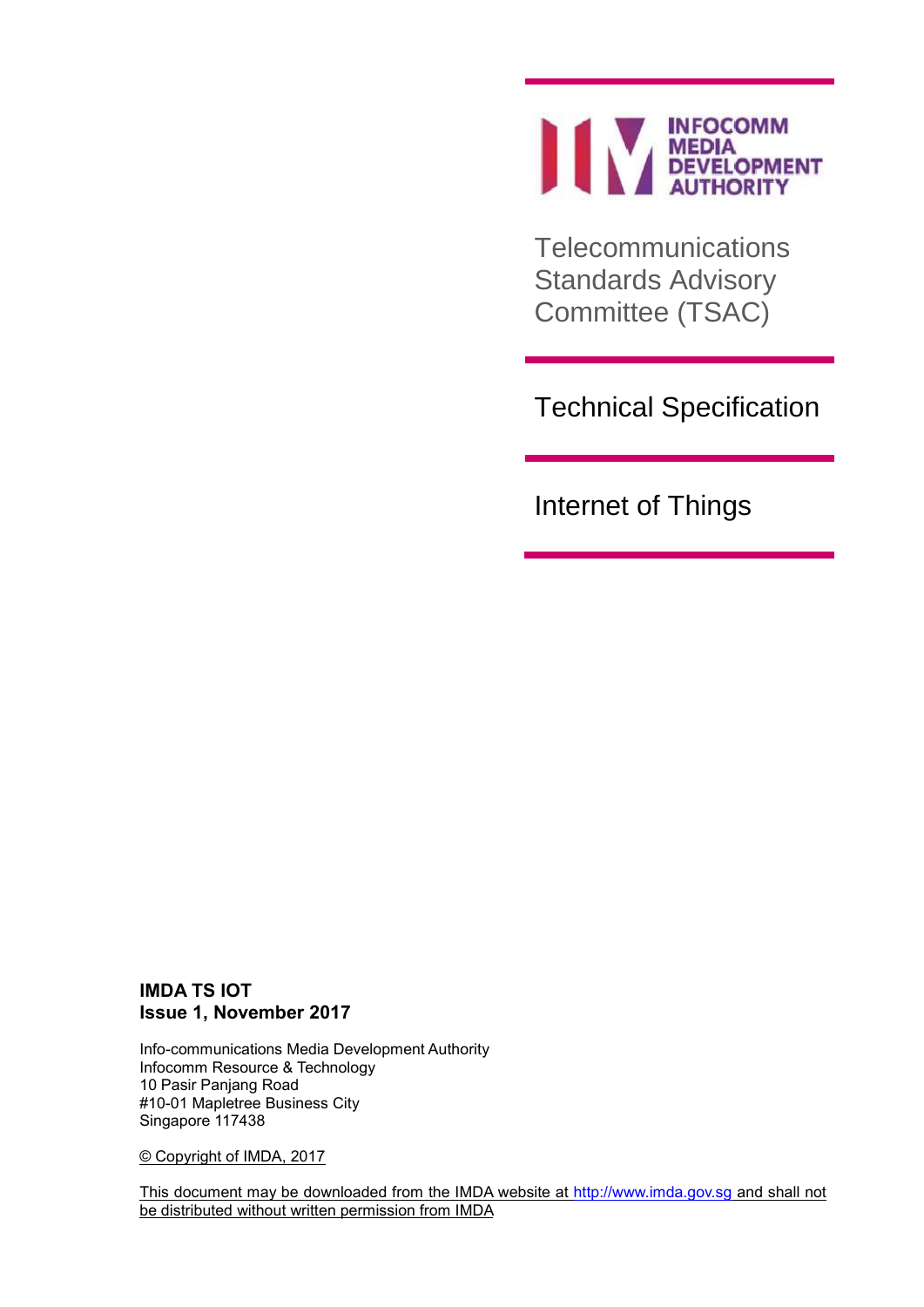# **Acknowledgement**

The Info-communications Media Development Authority (IMDA) and the Telecommunications Standards Advisory Committee (TSAC) would like to acknowledge the following members of the TSAC Working Group 6 Low-Power Wide-Area Network Task Force (TSAC WG6 LPWAN TF) for their invaluable contributions to the preparation of this Technical Specification:

| <b>IMDA TS IOT Issue 1,</b><br>November 2017 | Technical Specification for Internet of Things                                                               |
|----------------------------------------------|--------------------------------------------------------------------------------------------------------------|
| Chairperson(s)                               | Dr Zander Lei; Senior Researcher, Huawei Singapore Research<br>Center (Chairman)                             |
|                                              | Mr Kuan Wai Mun; Assistant Director, Singapore<br>Telecommunications Limited (Co-Chairman)                   |
| <b>Chief Editor</b>                          | Dr Ma Yugang; Senior Scientist, Institute for Infocomm Research<br>$(I^2R)$ , A*STAR                         |
| <b>Editors</b>                               | Dr Chen Qian; Scientist, Institute for Infocomm Research (I <sup>2</sup> R),<br>A*STAR                       |
| <b>Secretary</b>                             | Ms Kong Pei Wee; Manager, Infocomm Resource & Technology,<br>Info-communications Media Development Authority |

# **List of TSAC WG 6 LPWAN Task Force Members (2015-2018)**

| S/N            | Organisation                                     | Name                                            |  |
|----------------|--------------------------------------------------|-------------------------------------------------|--|
| 1              | Ericsson Telecommunications Pte Ltd              | Mr Samid Tennakoon, Chief Technical Officer     |  |
| 2              | Gemalto Pte Ltd                                  | Ms Jasling Ong, Country Manager                 |  |
| 3              | Huawei International Pte Ltd                     | Mr Chang Kian Kwan, Strategic Marketing Manager |  |
| 4              | Info-communications Media                        | Mr Leck Leng Chye, Executive Manager            |  |
| 5              | Development Authority                            | Mr Cason Neo, Manager                           |  |
| 6              |                                                  | Mr Denise Seek, Chief Technical Officer         |  |
| $\overline{7}$ | M1 Limited                                       | Mr Simon Foo, Assistant General Manager         |  |
| 8              |                                                  | Ms April Cheam, Senior Engineer                 |  |
| 9              | National University of Singapore                 | Dr Biplab Sikdar, Assoc Professor               |  |
| 10             | <b>NOKIA</b>                                     | Mr Guillaume Mascot, Head                       |  |
| 11             | <b>QUALCOMM</b>                                  | Ms Julie Welch, Senior Director                 |  |
| 12             |                                                  | Mr Alex Orange, Director                        |  |
| 13             | Rohde & Schwarz                                  | Mr Mike Cheong, Account Manager                 |  |
| 14             | Singapore University of Technology<br>and Design | Dr Chau Yuen, Assistant Professor               |  |
| 15             | StarHub Ltd                                      | Mr Eddie Teo, Senior Manager                    |  |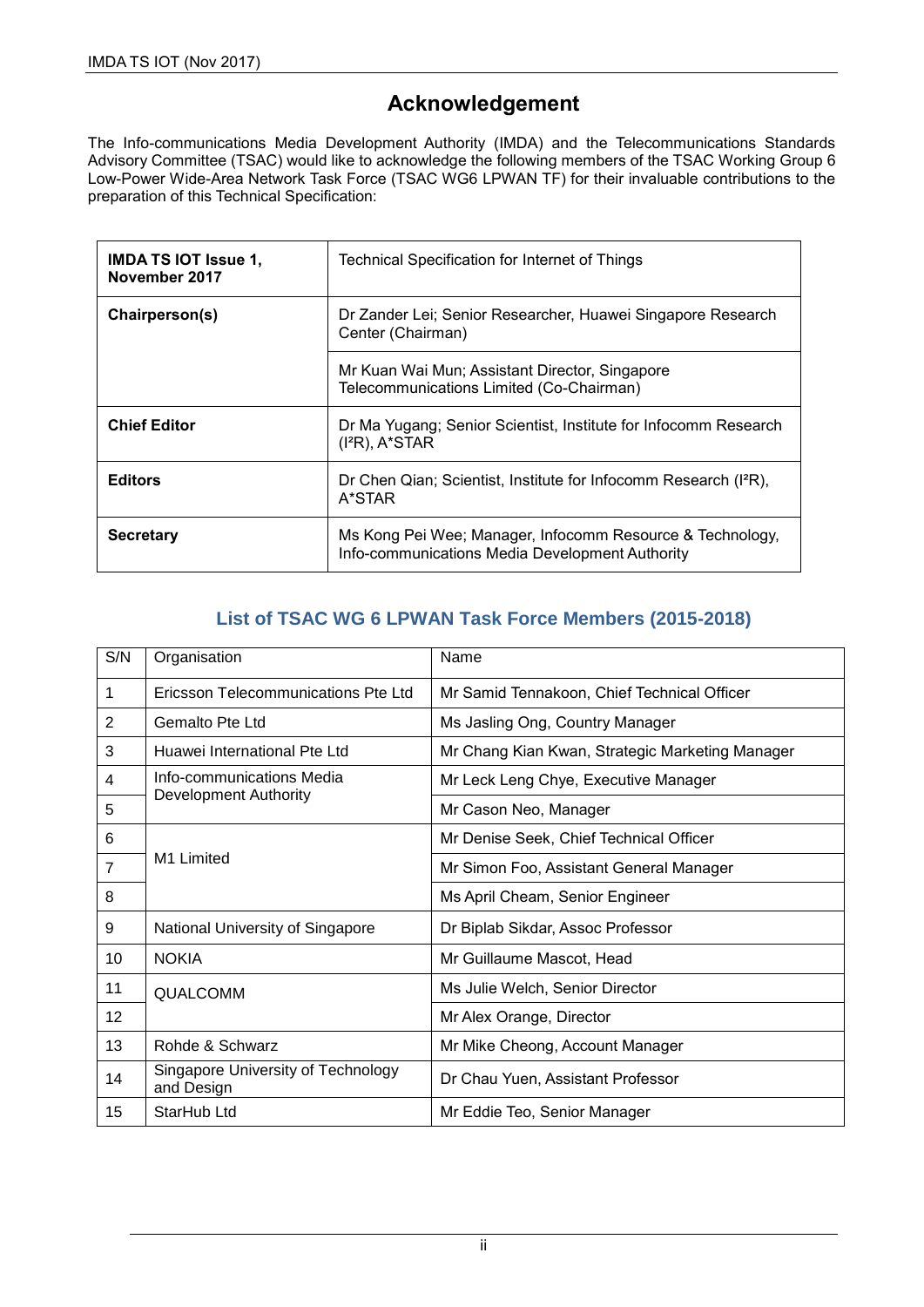# **Telecommunications Standards Advisory Committee (TSAC)**

The TSAC advises IMDA on the setting of ICT standards as well as on the development and recommendation of specifications, standards, information notes, guidelines and other forms of documentation for adoption and advancement of the standardisation effort of the Singapore ICT industry (hereafter termed "IMDA Standards").

Telecommunications standards-setting in Singapore is achieved with the assistance of TSAC, where professional, trade and consumer interest in telecommunications standards is represented on the TSAC with representatives from network and service operators, equipment suppliers and manufacturers, academia and researchers, professional bodies and other government agencies.

## **List of TSAC Members (2015-2018)**

#### **TSAC Chairman:**

| Mr Raymond Lee | Director (Infocomm Resource & Technology)       |  |
|----------------|-------------------------------------------------|--|
|                | Info-communications Media Development Authority |  |

#### **TSAC Members:**

| Mr Lim Yuk Min             | Senior Executive Consultant (Infocomm Resource & Technology)   |
|----------------------------|----------------------------------------------------------------|
| (TSAC Vice-Chairman)       | Info-communications Media Development Authority                |
| Mr Darwin Ho Kang Ming     | Member                                                         |
|                            | Association of Telecommunications Industry of Singapore (ATIS) |
| Mr Yip Yew Seng            | <b>Honorary Secretary</b>                                      |
|                            | Association of Telecommunications Industry of Singapore (ATIS) |
| Dr Sun Sumei               | <b>Cluster Head</b>                                            |
|                            | Institute for Infocomm Research (I <sup>2</sup> R), A*STAR     |
| Mr Denis Seek              | CTO                                                            |
|                            | M1 Limited                                                     |
| Mr Tan Tiong Heng          | Deputy Director, Engineering                                   |
|                            | M1 Limited                                                     |
| Mr Goh Kim Soon            | <b>Senior Vice President</b>                                   |
|                            | Mediacorp Pte Ltd                                              |
| Assoc Prof Guan Yong Liang | Nanyang Technological University                               |
|                            | School of Electrical & Electronic Engineering                  |
| Ms Lim Siew Eng            | Director, Centre of Innovation for Electronic and IOT          |
|                            | Nanyang Polytechnic                                            |
| Assoc Prof Tham Chen       | National University of Singapore                               |
| Khong                      | Department of Electrical & Computer Engineering                |
| Dr Yu Changyuan            | National University of Singapore                               |
|                            | Department of Electrical & Computer Engineering                |
| Mr Widjaja Suki            | Director, Products, Business Development & Process             |
|                            | <b>Netlink Trust Pte Ltd</b>                                   |
| Mr Ronald Lim              | Head, Regulatory and Risk Management                           |
|                            | <b>Nucleus Connect Pte Ltd</b>                                 |
| Mr Neo Yong Chiang         | Chief Information Officer, Office of Information Services      |
|                            | Republic Polytechnic                                           |
| Mr Manik Narayan Saha      | Singapore Infocomm Technology Federation                       |
| Assoc Prof Steven Wong Kai | <b>Programme Director</b>                                      |
| Juan                       | Singapore Institute of Technology                              |
| Assoc Prof Ian Thng Li-Jin | Programme Director                                             |
|                            | Singapore Institute of Technology                              |
| Dr Wong Woon Kwong         | Director, Research and Industry Collaborations                 |
|                            | Singapore University of Technology and Design                  |
| Mr Kuan Wai Mun            | Associate Director, Radio Network Quality                      |
|                            | Singapore Telecommunications Ltd                               |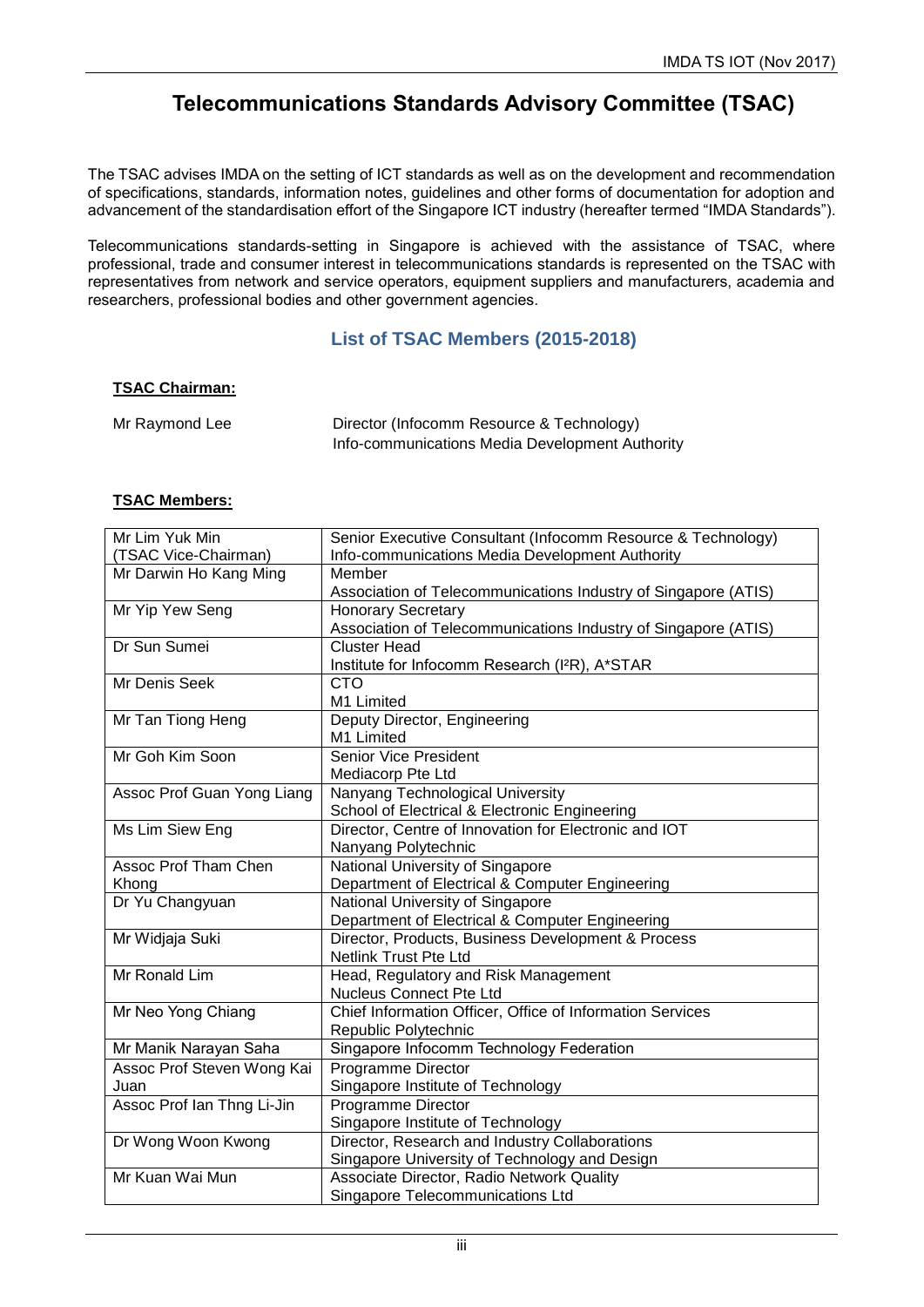| Mr Lew Yoon Heng | Senior Engineering Manager                                                                        |
|------------------|---------------------------------------------------------------------------------------------------|
|                  | Singapore Telecommunications Ltd                                                                  |
| Mr Jason Tan     | Head, Standards                                                                                   |
|                  | <b>SPRING Singapore</b>                                                                           |
| Mr Lim Eng Huat  | <b>Vice President</b>                                                                             |
|                  | StarHub Ltd                                                                                       |
| Mr Hong Tse Min  | Assistant Director, Infocomm Resource & Technology                                                |
|                  | Info-communications Media Development Authority                                                   |
| Ms Woo Yim Leng  | Senior Manager, Infocomm Resource & Technology<br>Info-communications Media Development Authority |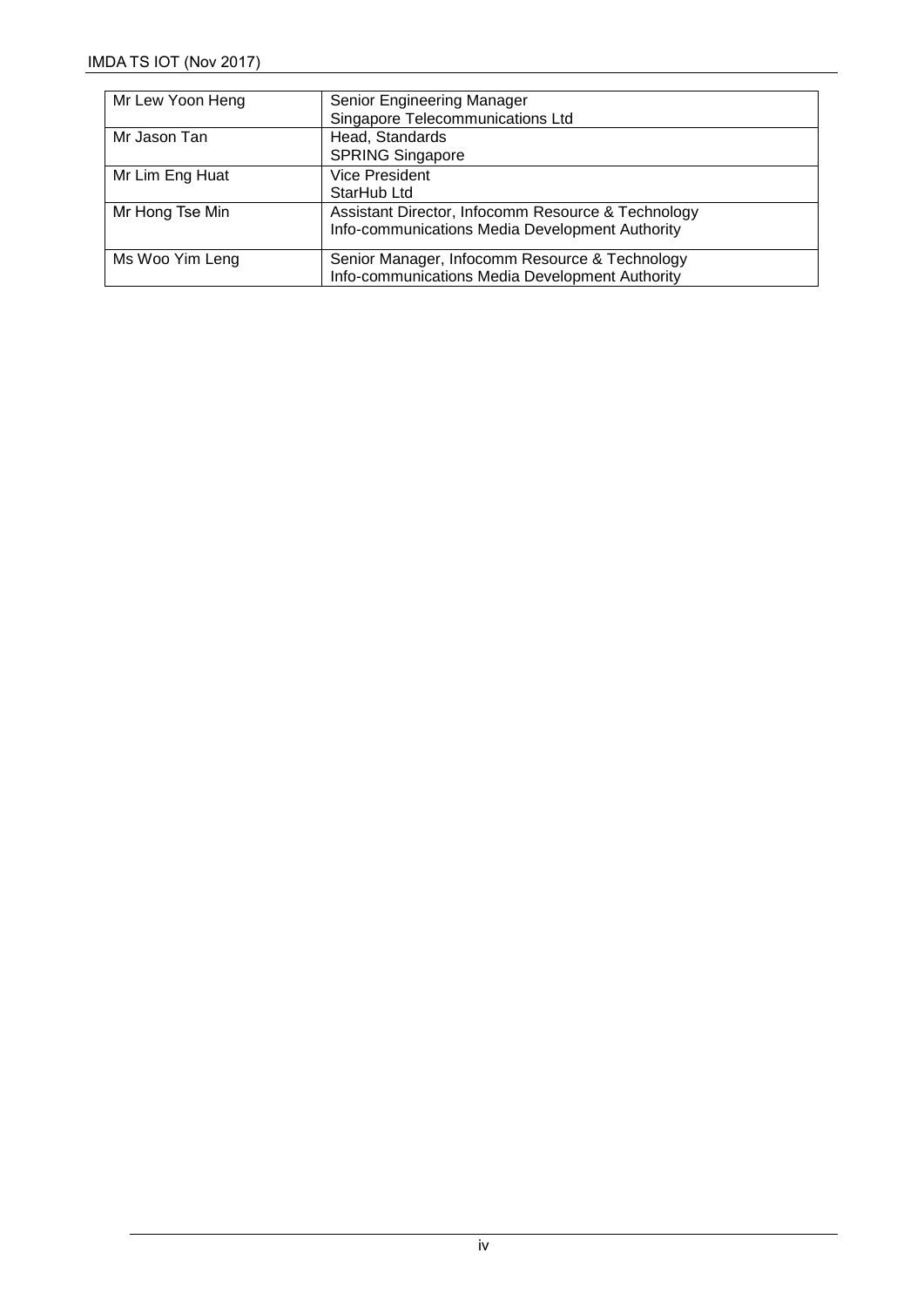# **Content**

| <b>Section</b> | Title                                                                         | Page           |  |
|----------------|-------------------------------------------------------------------------------|----------------|--|
|                | Preface (Placeholder)                                                         |                |  |
| 1              | Scope                                                                         | 2              |  |
| 2              | References                                                                    | $\overline{2}$ |  |
| 3              | Abbreviations                                                                 | 3              |  |
| 4              | <b>General Requirements</b>                                                   | 4              |  |
| 4.1            | Power Supply                                                                  | 4              |  |
| 4.2            | <b>Radiation Safety Requirements</b>                                          | 4              |  |
| 4.3            | Electromagnetic Compatibility (EMC) and Equipment Safety<br>4<br>Requirements |                |  |
| 5              | <b>Technical Requirements</b>                                                 | 5              |  |
| 5.1            | <b>Operating Frequencies</b>                                                  | 5              |  |
| Table 1        | <b>IoT Operating Frequency Bands</b>                                          | 5              |  |
| 5.2            | Radio Frequency (RF) Requirements                                             | 5              |  |
|                | 5.2.1<br>RF requirements for UE                                               | 5              |  |
|                | RF requirements for BS<br>5.2.2                                               | 5              |  |
| Table 2        | RF requirements for UE Category NB1 and Category M1                           | 6              |  |
| Table 3        | RF requirements for E-UTRA, E-UTRA with NB-IoT or NB-IoT BS                   | 8              |  |

*This Technical Specification is a living document which is subject to review and revision.*

## **NOTICE**

**THE INFO-COMMUNICATIONS MEDIA DEVELOPMENT AUTHORITY ("IMDA") MAKES NO WARRANTY OF ANY KIND WITH REGARD TO THE MATERIAL PROVIDED HEREIN AND EXCLUDES ANY EXPRESS OR IMPLIED WARRANTIES OR CONDITIONS OF NON-INFRINGEMENT, MERCHANTABILITY, SATISFACTORY QUALITY AND FITNESS FOR A PARTICULAR PURPOSE. SUBJECT TO THE MAXIMUM EXTENT PERMITTED UNDER LAW, IMDA SHALL NOT BE LIABLE FOR ANY ERRORS AND/OR OMISSIONS CONTAINED HEREIN OR FOR ANY LOSSES OR DAMAGES (INCLUDING ANY LOSS OF PROFITS, BUSINESS, GOODWILL OR REPUTATION, AND/OR ANY SPECIAL, INCIDENTAL OR CONSEQUENTIAL DAMAGES) IN CONNECTION WITH THE USE OF THIS MATERIAL.**

**IMDA DRAWS ATTENTION TO THE POSSIBILITY THAT THE PRACTICE OR IMPLEMENTATION OF THIS STANDARD MAY INVOLVE THE USE OF INTELLECTUAL PROPERTY RIGHTS AND TAKES NO POSITION CONCERNING THE EXISTENCE, VALIDITY AND/OR APPLICABILITY OF ANY SUCH INTELLECTUAL PROPERTY RIGHTS, WHETHER ASSERTED BY TSAC MEMBERS OR ANY THIRD PARTY.**

**AS OF THE DATE OF APPROVAL OF THIS STANDARD, IMDA HAS NOT RECEIVED WRITTEN NOTICE OF ANY PATENT RIGHTS WHICH MAY BE RELEVANT IN RELATION TO THE IMPLEMENTATION OF THIS STANDARD. HOWEVER, IMPLEMENTERS ARE CAUTIONED THAT THIS MAY NOT REPRESENT THE LATEST INFORMATION AND ARE THEREFORE STRONGLY URGED TO CHECK WITH THE RELEVANT DATABASE IN ITU, ISO, IEC OR THE RELATED STANDARDS DEVELOPMENT ORGANISATION FOR INFORMATION OF PATENT RIGHTS. IMPLEMENTERS ARE ADVISED TO OBTAIN THEIR OWN LEGAL AND/OR TECHNICAL ADVICE IN RELATION TO THE IMPLEMENTATION OF THE STANDARD IF REQUIRED.**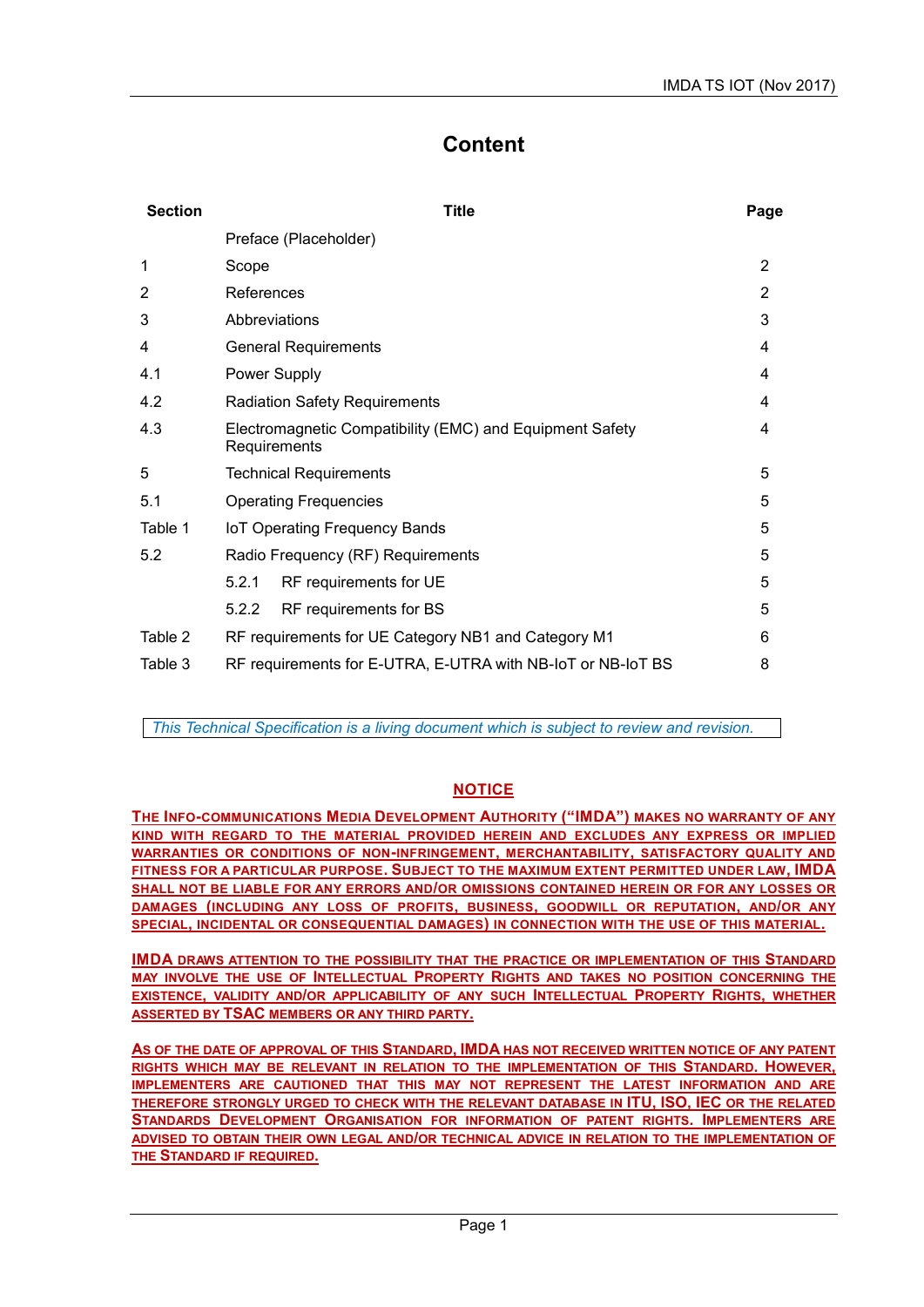# **The Specifications of Devices for Internet of Things**

### **1 Scope**

This Specification defines the minimum technical requirements for Internet of Things (IoT) devices that use low power wide area network (LPWAN) technologies to operate in one of the authorised frequency bands or frequencies and transmit within the corresponding output power levels stated in this specification.

LPWAN technologies provide low-throughput, low-power and wide-area coverage for connecting IoT devices. Due to the diversity of IoT application requirements, a single technology is not capable of addressing all of the low power wide area technology use cases. While this Specification sets out requirements for User Equipment (UE) and Base Station (BS) which employ the Narrowband-IoT (NB-IoT) and/or Category M1 technologies defined in 3GPP Release 13 onwards, it is intended to include the different LPWAN technologies that operate in both licensed and licence-exempted frequency bands moving forward.

### **2 References**

For the technical requirements captured in this Specification, reference has been made to the following standards. Where versions are not indicated, implementation of this Specification shall be based on current and valid versions of these standards published by the respective Standards Development Organisations. Where versions are indicated, implementations may also be based on subsequent approved versions of these standards.

- [1] ITU-R Recommendation SM.329-12: Unwanted emissions in the spurious domain
- [2] ITU-R Recommendation SM.328-11: Spectra and bandwidth of emission
- [3] 3GPP TS 36.101 V13.8.0 (2017-06): 3rd Generation Partnership Project; Technical Specification Group Radio Access Network; Evolved Universal Terrestrial Radio Access (E-UTRA); User Equipment (UE) radio transmission and reception (Release 13)
- [3a] 3GPP TS 36.101 V14.4.0 (2017-06): 3rd Generation Partnership Project; Technical Specification Group Radio Access Network; Evolved Universal Terrestrial Radio Access (E-UTRA); User Equipment (UE) radio transmission and reception (Release 14)
- [4] 3GPP TS 36.104 V13.8.0 (2017-06): 3rd Generation Partnership Project; Technical Specification Group Radio Access Network; Evolved Universal Terrestrial Radio Access (E-UTRA); Base Station (BS) radio transmission and reception (Release 13)
- [5] 3GPP TS 37.104 V13.6.0 (2017-06): 3rd Generation Partnership Project; Technical Specification Group Radio Access Network; E-UTRA, UTRA and GSM/EDGE; Multi-Standard Radio (MSR) Base Station (BS) radio transmission and reception (Release 13)
- [6] 3GPP TS 36.521-1 V14.3.0 (2017-06): 3rd Generation Partnership Project; Technical Specification Group Radio Access Network; Evolved Universal Terrestrial Radio Access (E-UTRA); User Equipment (UE) conformance specification; Radio transmission and reception; Part 1: Conformance Testing (Release 14)
- [7] 3GPP TS 36.141 V13.8.0 (2017-06): 3rd Generation Partnership Project; Technical Specification Group Radio Access Network; Evolved Universal Terrestrial Radio Access (E-UTRA); Base Station (BS) conformance testing (Release 13)
- [8] 3GPP TS 37.141 V13.8.0 (2017-06): 3rd Generation Partnership Project; Technical Specification Group Radio Access Network; E-UTRA, UTRA and GSM/EDGE; Multi-Standard Radio (MSR) Base Station (BS) conformance testing (Release 13)
- [9] ETSI EN 301 489-1: EMC standard for radio equipment and services; Harmonised Standard covering essential requirements of article 3.1(b) of the Directive 2014/53/EU and the essential requirements of article 6 of Directive 2014/30/EU; Part 1: Common technical requirements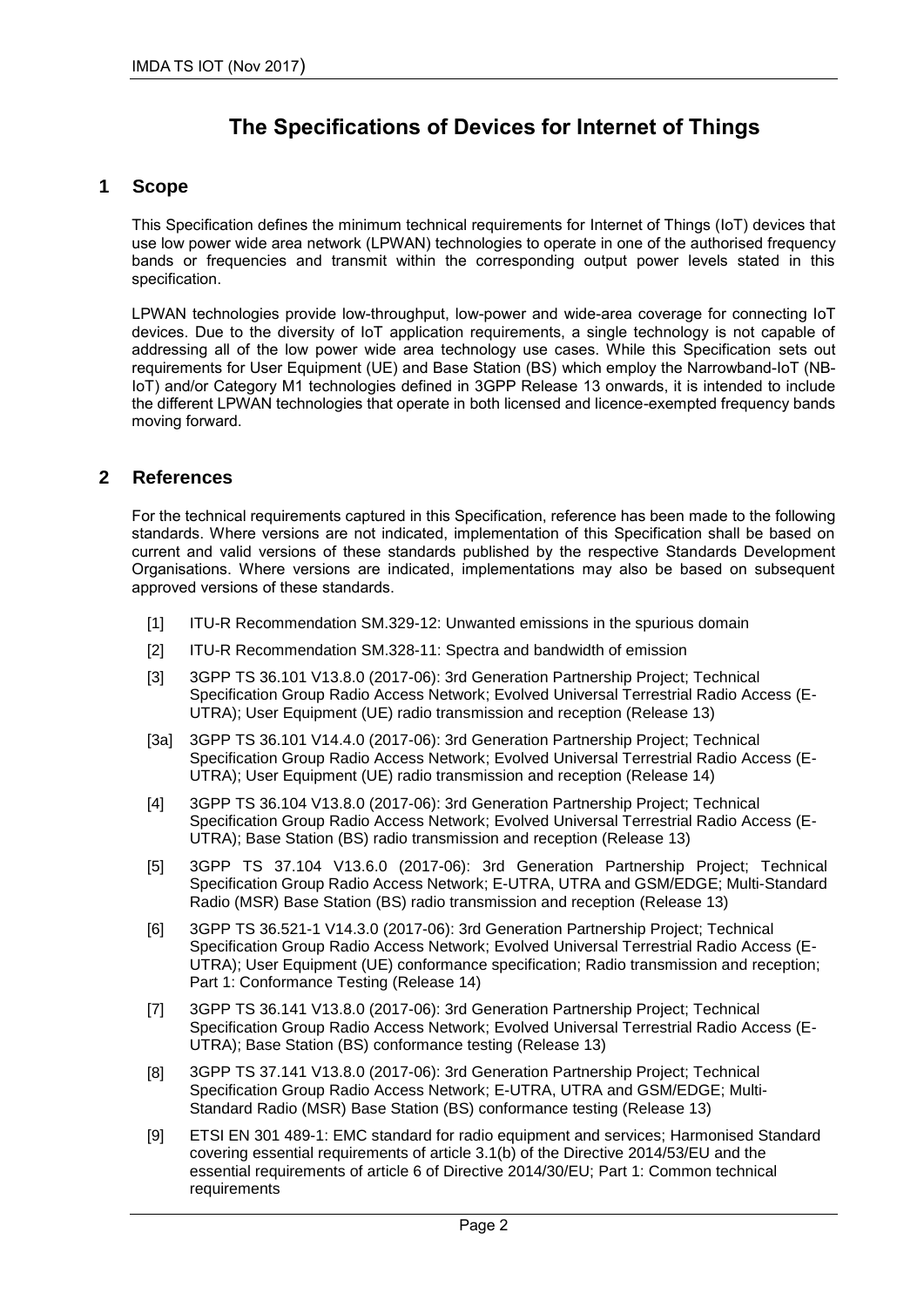- [10] ETSI EN 301 489-24: EMC standard for radio equipment and services; Part 24: Specific conditions for IMT-2000 CDMA Direct Spread (UTRA and E-UTRA) for Mobile and portable (UE) radio and ancillary equipment
- [11] ETSI EN 301 489-50: EMC standard for radio equipment and services; Part 50: Specific conditions for Cellular Communication Base Station (BS), repeater and ancillary equipment
- [12] IEC 60950-1: Information technology equipment Safety Part 1: General requirements
- [13] IEC 62368-1: Audio/video, information and communication technology equipment Part 1: Safety requirements
- [14] IEC 60215: Safety requirements for radio transmitting equipment

### **3 Abbreviations**

| 3GPP          | 3rd Generation Partnership Project                             |
|---------------|----------------------------------------------------------------|
| АC            | <b>Alternating Current</b>                                     |
| <b>ACLR</b>   | Adjacent Channel Leakage power Ratio                           |
| <b>BS</b>     | <b>Base Station</b>                                            |
| DC            | <b>Direct Current</b>                                          |
| <b>EARFCN</b> | E-UTRA Absolute Radio Frequency Channel Number                 |
| <b>EMC</b>    | <b>Electromagnetic Compatibility</b>                           |
| EMI           | Electromagnetic Interference                                   |
| EMS.          | Electromagnetic Sustainability                                 |
| EN.           | European Standard                                              |
| <b>ETSI</b>   | European Telecommunications Standards Institute                |
| E-UTRA        | Evolved Universal Terrestrial Radio Access (also known as LTE) |
| FDD.          | <b>Frequency Division Duplex</b>                               |
| <b>ICNIRP</b> | International Commission on Non-Ionizing Radiation Protection  |
| <b>IEC</b>    | International Electrotechnical Commission                      |
| <b>ITU-R</b>  | <b>ITU Radiocommunication Sector</b>                           |
| LTE           | Long Term Evolution (also known as E-UTRA)                     |
| <b>MPR</b>    | Maximum power reduction                                        |
| NB-IoT        | Narrowband – Internet of Things                                |
| <b>OOB</b>    | Out-of-band                                                    |
| RF            | Radio Frequency                                                |
| UE            | <b>User Equipment</b>                                          |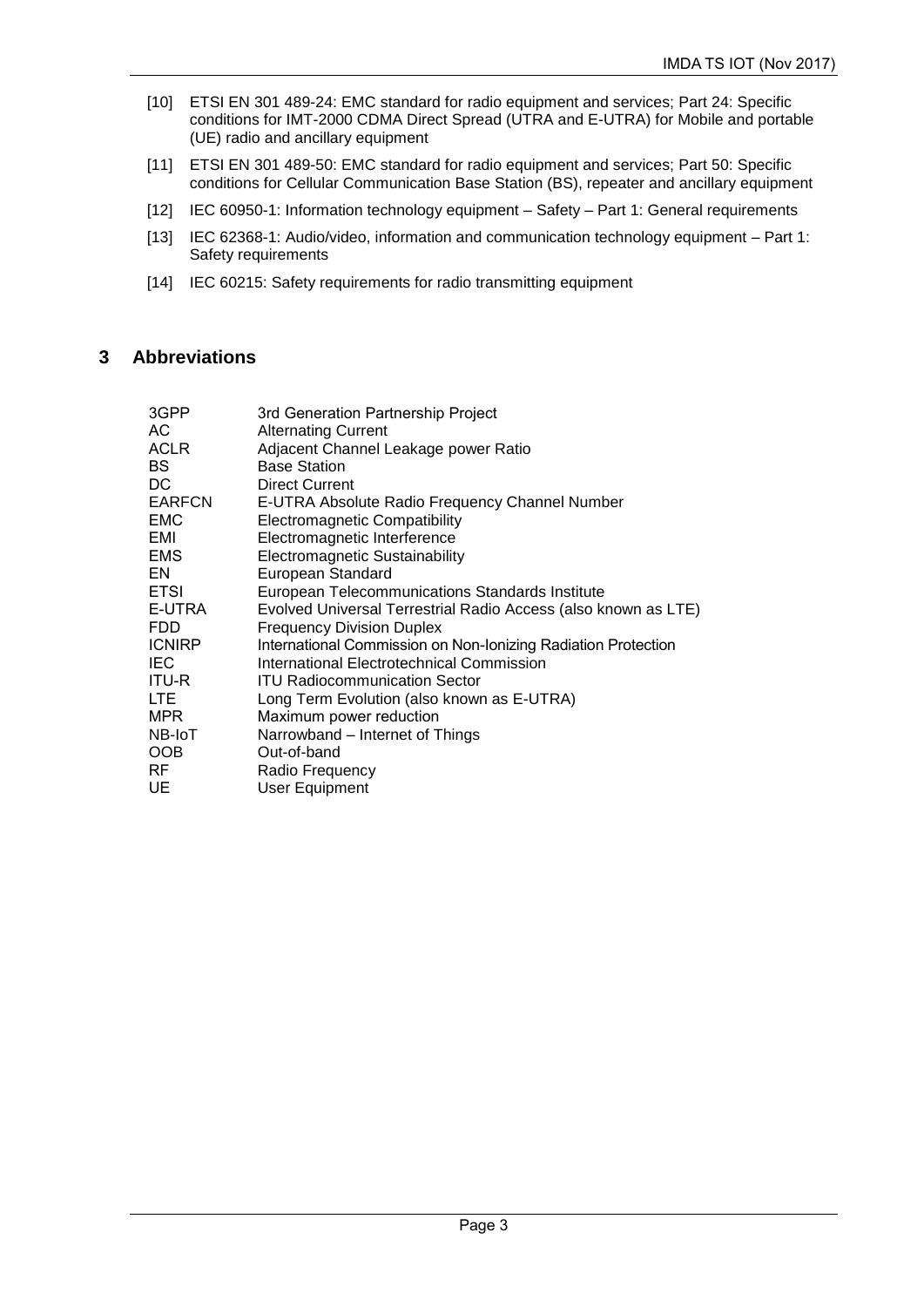### **4 General Requirements**

#### **4.1 Power Supply**

The IoT device may be AC powered or DC powered. For AC powered equipment, the Specification shall be complied with when operating from an AC mains supply of voltage,  $230V \pm 10\%$ , and frequency, 50 Hz  $\pm 2\%$ . Where external power supply is used (e.g. AC/DC power converter), it shall not affect the capability of the equipment to meet the requirements of this Specification.

#### **4.2 Radiation Safety Requirements**

- 4.2.1 Use of the IoT device (UE or BS) shall comply with the International Commission on Non-Ionizing Radiation Protection (ICNIRP) guidelines for limiting exposure to time-varying electric, magnetic, and electromagnetic fields (up to 300 GHz).
- 4.2.2 Compliance with the specified radiation safety standards does not by itself confer immunity from legal obligations and requirements imposed by national health or safety authorities. IMDA may invalidate the equipment registration if so requested by the relevant authority for reasons of safety or hazards that would likely be caused to users.

#### **4.3 Electromagnetic Compatibility (EMC) and Equipment Safety Requirements**

4.3.1 EMC assessment

For EMC assessment, the IoT device (UE or BS) shall be classified as equipment for portable/mobile use (i.e. powered by its integral battery); or equipment for fixed use. This equipment classification is used to determine the applicability of the EMC (emission and immunity) testing requirements based on §5.5 and §7 of ETSI EN 301 489-1 [9].

EMI or emission measurements shall be performed on the IoT device (UE or BS), where applicable. EMS or immunity testing may be performed on the IoT device (UE or BS), where applicable.

The ETSI EN 301 489-1 [9] standard shall be used in conjunction with the ETSI EN 301 489-24 [10] standard for IoT device of UE Category NB1 and/or UE Category M1; and the ETSI EN 301 489-50 [11] standard for BS of E-UTRA, E-UTRA with NB-IoT, or standalone NB-IoT.

4.3.2 Equipment safety testing

Equipment safety testing or assessment shall be performed to requirements defined in IEC 60950-1 [12] or IEC 62368-1 [13], based on the following assumptions:

- (a) IoT device (UE or BS) is powered by a dedicated external power supply, AC/DC power converter or charger/power adapter; and
- (b) IoT device (UE or BS) operates with SELV in environments where overvoltage from telecommunication networks may be possible. SELV refers to voltages not exceeding 42.4 V peak or 60 V DC.

E-UTRA, E-UTRA with NB-IoT or standalone NB-IoT BS shall also be assessed for meeting the safety requirements defined in IEC 60215 [14] for radio transmitting equipment, operating under the responsibility of skilled persons.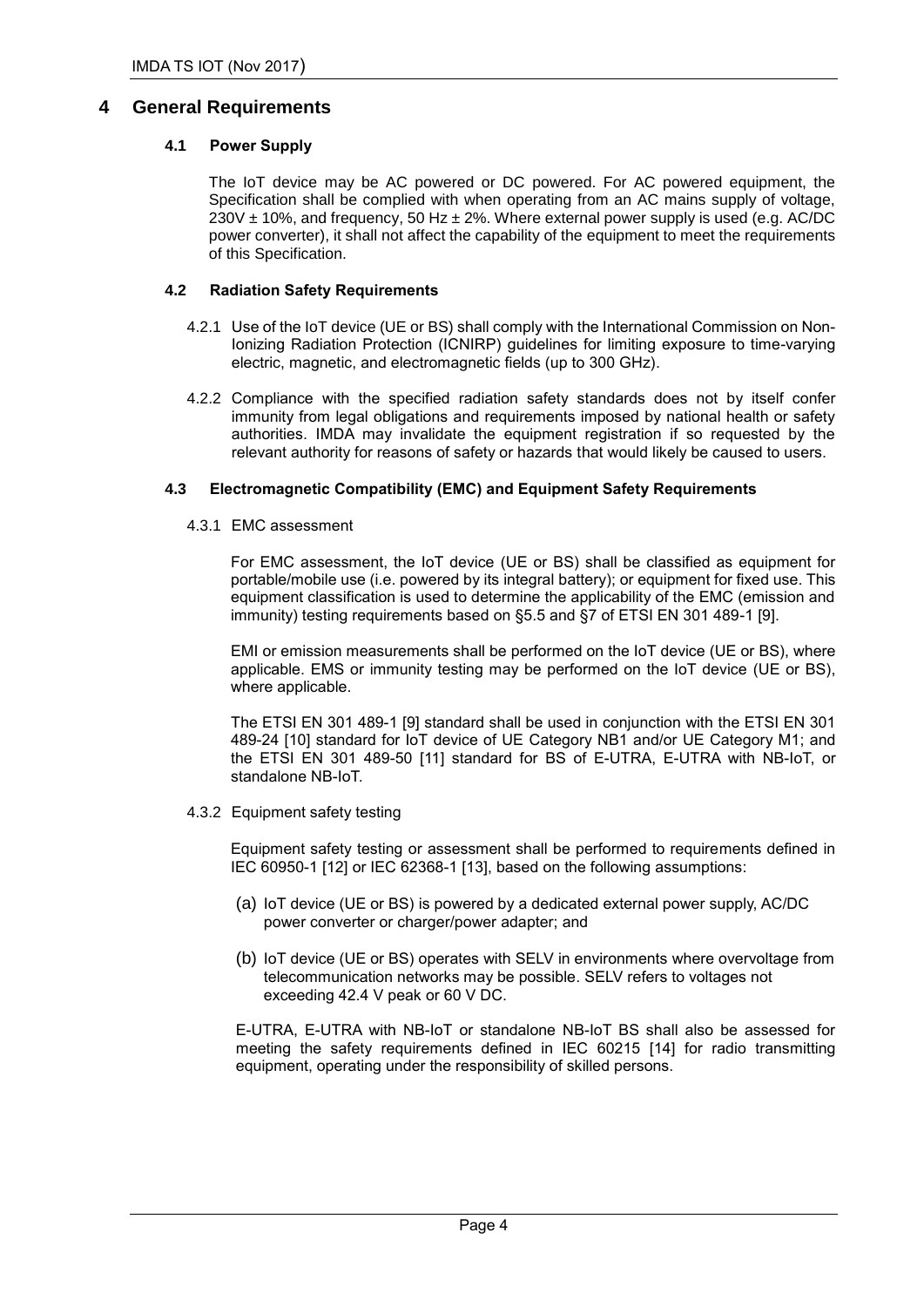## **5 Technical Requirements**

#### **5.1 Operating Frequencies**

- 5.1.1 The IoT device (UE or BS) shall operate within the applicable frequency bands given in Table 1 of this Specification.
- 5.1.2 The precise operating frequency range of an IoT device (UE or BS) shall follow that of the Network Operator from whom the service is obtained.

| E-UTRA                                                                                |                                                |                              |             |  |
|---------------------------------------------------------------------------------------|------------------------------------------------|------------------------------|-------------|--|
| <b>Band</b>                                                                           | Uplink (UL)                                    | Downlink (DL)                | Duplex Mode |  |
|                                                                                       | BS receive / UE transmit                       | BS transmit / UE receive     |             |  |
|                                                                                       | 1920 MHz - 1980 MHz                            | 2110 MHz - 2170 MHz          | FDD.        |  |
| 3                                                                                     | 1710 MHz - 1785 MHz                            | 1805 MHz - 1880 MHz          | FDD.        |  |
|                                                                                       | 2500 MHz - 2570 MHz                            | 2620 MHz - 2690 MHz          | FDD.        |  |
| 8                                                                                     | 925 MHz - 960 MHz<br>FDD.<br>880 MHz - 915 MHz |                              |             |  |
| 40                                                                                    | 2300 MHz $-$ 2400 MHz Note 1                   | 2300 MHz $-$ 2400 MHz Note 1 | TDD.        |  |
| Note 1: Category M1 UE may operate in bands 1, 3, 7, 8 and 40 (§5.5E, 3GPP TS 36.101) |                                                |                              |             |  |
| [3a]). However, Category M1 UE operating in band 40 shall only transmit and receive   |                                                |                              |             |  |
| within 2300 MHz - 2340 MHz.                                                           |                                                |                              |             |  |
| Note 2: NB-IoT (UE and BS) may operate in E-UTRA bands 1, 3 and 8.                    |                                                |                              |             |  |

| <b>Table 1: IoT Operating Frequency Bands</b> |
|-----------------------------------------------|
|-----------------------------------------------|

#### **5.2 Radio Frequency (RF) Requirements**

5.2.1 RF requirements for UE

Manufacturers or suppliers shall demonstrate that the UE (an IoT device which supports UE Category NB1 and/or Category M1) has been tested for operating in the applicable frequency bands stated in clause 5.1, Table 1. In addition to the general requirements outlined in Table 2 of this Specification, the UE shall be tested to comply with requirements specific to UE Category NB1 and/or Category M1 (differentiated by clauses with suffix F and E).

5.2.2 RF requirements for BS

Manufacturers or suppliers shall demonstrate that the BS which supports E-UTRA, E-UTRA with NB-IoT (in band and/or guard band) or standalone NB-IoT, has been tested for operating in frequency bands stated in clause 5.1, Table 1 and requirements outlined in Table 3 of this Specification. E-UTRA BS shall interwork with Category M1 UE operating in the same frequency bands.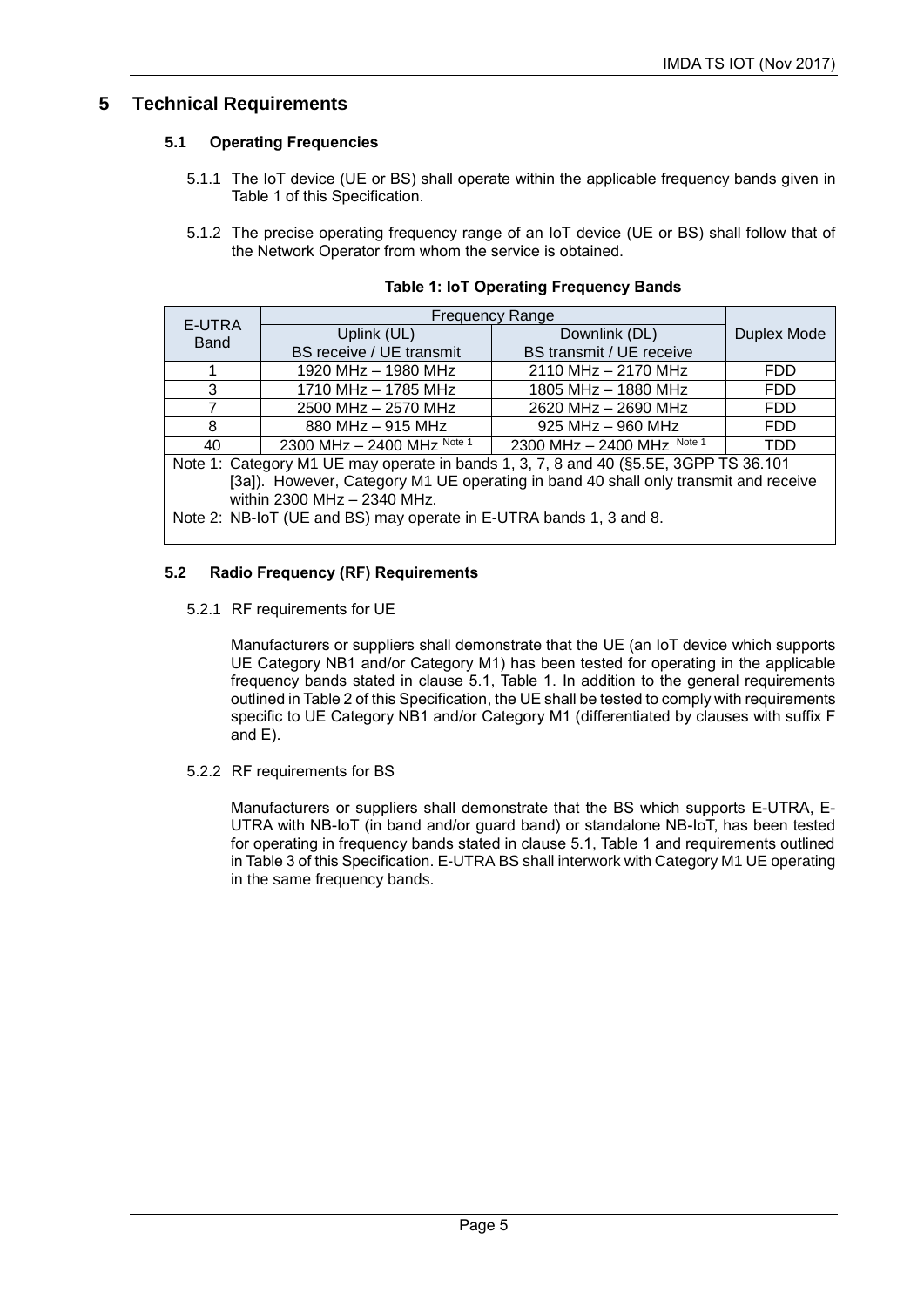|  | Table 2: RF requirements for UE Category NB1 and Category M1 |  |
|--|--------------------------------------------------------------|--|
|  |                                                              |  |

| 3GPP TS 36.101 [3]                     |                             |                                                            | 3GPP TS 36.521-1 [6]                                      |                                      |
|----------------------------------------|-----------------------------|------------------------------------------------------------|-----------------------------------------------------------|--------------------------------------|
| <b>RF</b> requirement                  | <b>General Requirements</b> | <b>Suffix F Requirements for</b><br><b>UE Category NB1</b> | <b>Suffix E Requirements for</b><br><b>UE Category M1</b> | Reference for conformance<br>testing |
| TX-RX frequency separation             | § 5.7.4                     | § 5.7.4F for in-band and guard                             | \$5.7.4E                                                  | § 5.3                                |
|                                        |                             | operations, it is flexible within                          |                                                           |                                      |
|                                        |                             | the assigned channel                                       |                                                           |                                      |
|                                        |                             | bandwidth                                                  |                                                           |                                      |
| Channel bandwidth                      | § 5.6                       | § 5.6F, Table 5.6F-1                                       |                                                           | § 5.4.2                              |
| Channel spacing                        | § 5.7.1                     | § 5.7.1F                                                   |                                                           | § 5.4.1                              |
| Channel raster                         | § 5.7.2                     | § 5.7.2F                                                   |                                                           | § 5.4.3                              |
| Carrier frequency and<br><b>EARFCN</b> | § 5.7.3                     | § 5.7.3F                                                   |                                                           | § 5.4.4                              |
| Transmit power                         | §6.2                        |                                                            |                                                           | \$6.2                                |
| UE maximum output power                | § 6.2.2                     | § 6.2.2F, Table 6.2.2F-1                                   | § 6.2.2E, Table 6.2.2E-1                                  | § 6.2.2                              |
| Maximum power reduction                | §6.2.3                      | $§$ 6.2.3F                                                 | § 6.2.3E-1, Table 6.2.3E-2                                | §6.2.3                               |
| (MPR)                                  |                             |                                                            |                                                           |                                      |
| Additional maximum power               | § 6.2.4                     | § 6.2.4F                                                   | § 6.2.4E-1, Table 6.2.4E-1                                | § 6.2.4                              |
| reduction (A-MPR)                      |                             |                                                            |                                                           |                                      |
| UE transmitted output                  | §6.2.5                      | § 6.2.5F                                                   |                                                           | §6.2.5                               |
| power                                  |                             |                                                            |                                                           |                                      |
| Output power dynamics                  | §6.3                        |                                                            |                                                           | §6.3                                 |
| Minimum output power                   | § 6.3.2                     | § 6.3.2F                                                   |                                                           | § 6.3.2                              |
| Transmit OFF power                     | §6.3.3                      | § 6.3.3F                                                   |                                                           | §6.3.3                               |
| ON/OFF time mask                       | § 6.3.4                     | § 6.3.4F                                                   |                                                           | §6.3.4                               |
| Power control                          | §6.3.5                      | § 6.3.5F                                                   | § 6.3.5E                                                  | §6.3.5                               |
| Transmit signal quality                | §6.5                        |                                                            |                                                           | §6.5                                 |
| Frequency error                        | §6.5.1                      | § 6.5.1F                                                   | § 6.5.1E                                                  | §6.5.1                               |
| <b>Transmit modulation</b>             | § 6.5.2                     | § 6.5.2F                                                   | § 6.5.2E                                                  | § 6.5.2                              |
| quality                                |                             |                                                            |                                                           |                                      |
| Error vector magnitude                 |                             | § 6.5.2F.1                                                 | § 6.5.2E.1                                                | § 6.5.2.1                            |
| Carrier leakage                        |                             | § 6.5.2F.2                                                 | § 6.5.2E.2                                                | § 6.5.2.2                            |
| In-band emissions                      |                             | \$6.5.2F.3                                                 | § 6.5.2E.3                                                | $§ 6.5.2.\overline{3}$               |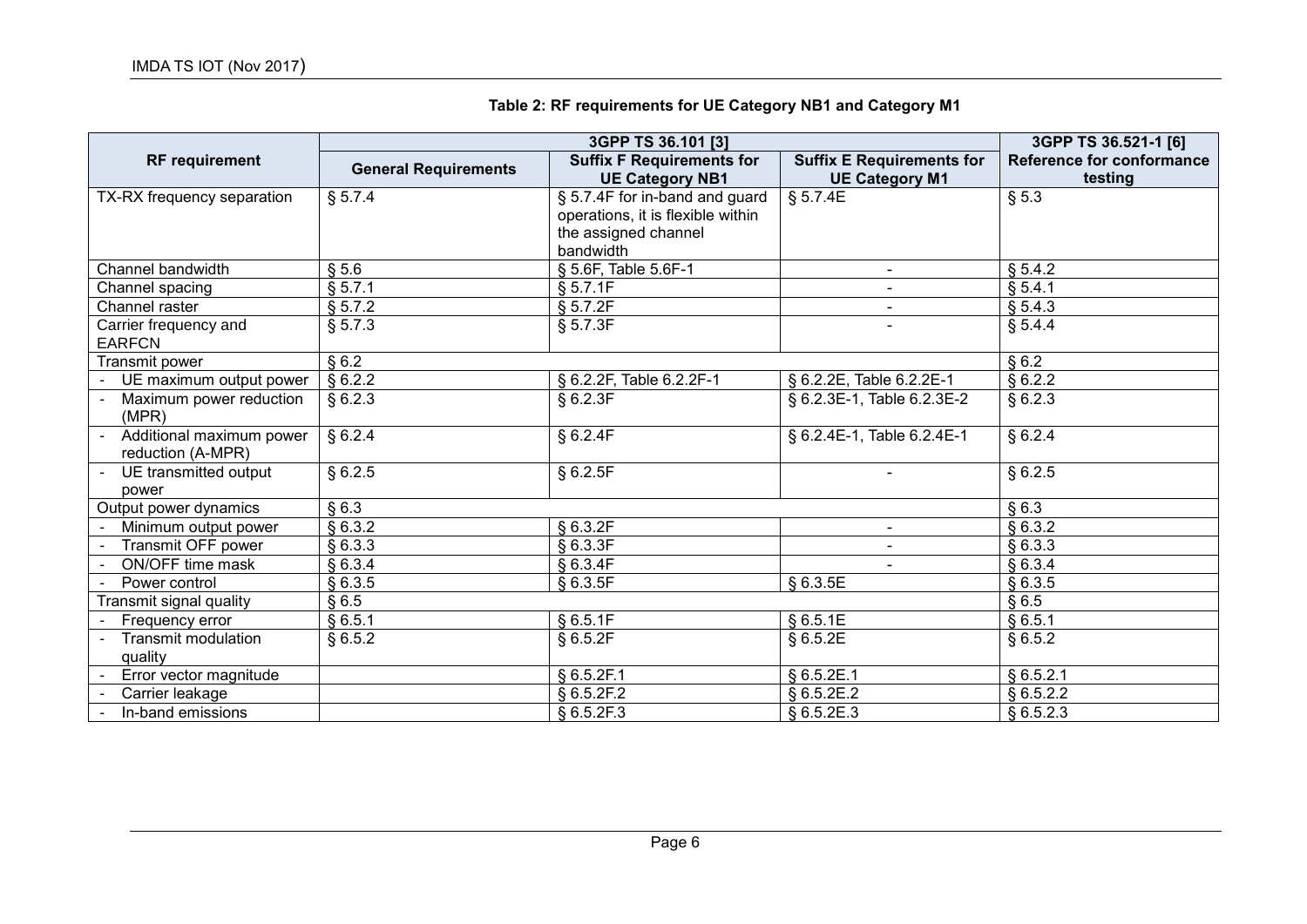|                                         | 3GPP TS 36.101 [3]                                                                     |                                                            |                                                           | 3GPP TS 36.521-1 [6]                 |
|-----------------------------------------|----------------------------------------------------------------------------------------|------------------------------------------------------------|-----------------------------------------------------------|--------------------------------------|
| <b>RF</b> requirement                   | <b>General Requirements</b>                                                            | <b>Suffix F Requirements for</b><br><b>UE Category NB1</b> | <b>Suffix E Requirements for</b><br><b>UE Category M1</b> | Reference for conformance<br>testing |
| Output RF spectrum emissions            | §6.6                                                                                   |                                                            |                                                           | §6.6                                 |
| Occupied bandwidth                      | §6.6.1                                                                                 | § 6.6.1F                                                   |                                                           | §6.6.1                               |
| Out-of-band (OOB)<br>emission           | § 6.6.2                                                                                |                                                            |                                                           | §6.6.2                               |
| Spectrum emission mask                  | § 6.6.2.1                                                                              | § 6.6.2F.1                                                 |                                                           | § 6.6.2.1                            |
| Adjacent Channel Leakage<br>power Ratio | § 6.6.2.3.1                                                                            | § 6.6.2F.3, Table 6.6.2F.3-1                               |                                                           | § 6.6.2.3                            |
| Spurious emission                       | § 6.6.3 (in line with Category B<br>limits defined in § 4.3 of ITU-R<br>SM 329-12 [1]) | § 6.6.3F                                                   |                                                           | §6.6.3                               |
| Transmit intermodulation                | § 6.7.1                                                                                | § 6.7.1F                                                   |                                                           | § 6.7                                |

## **Table 2: RF requirements for UE Category NB1 and Category M1 (Cont'd)**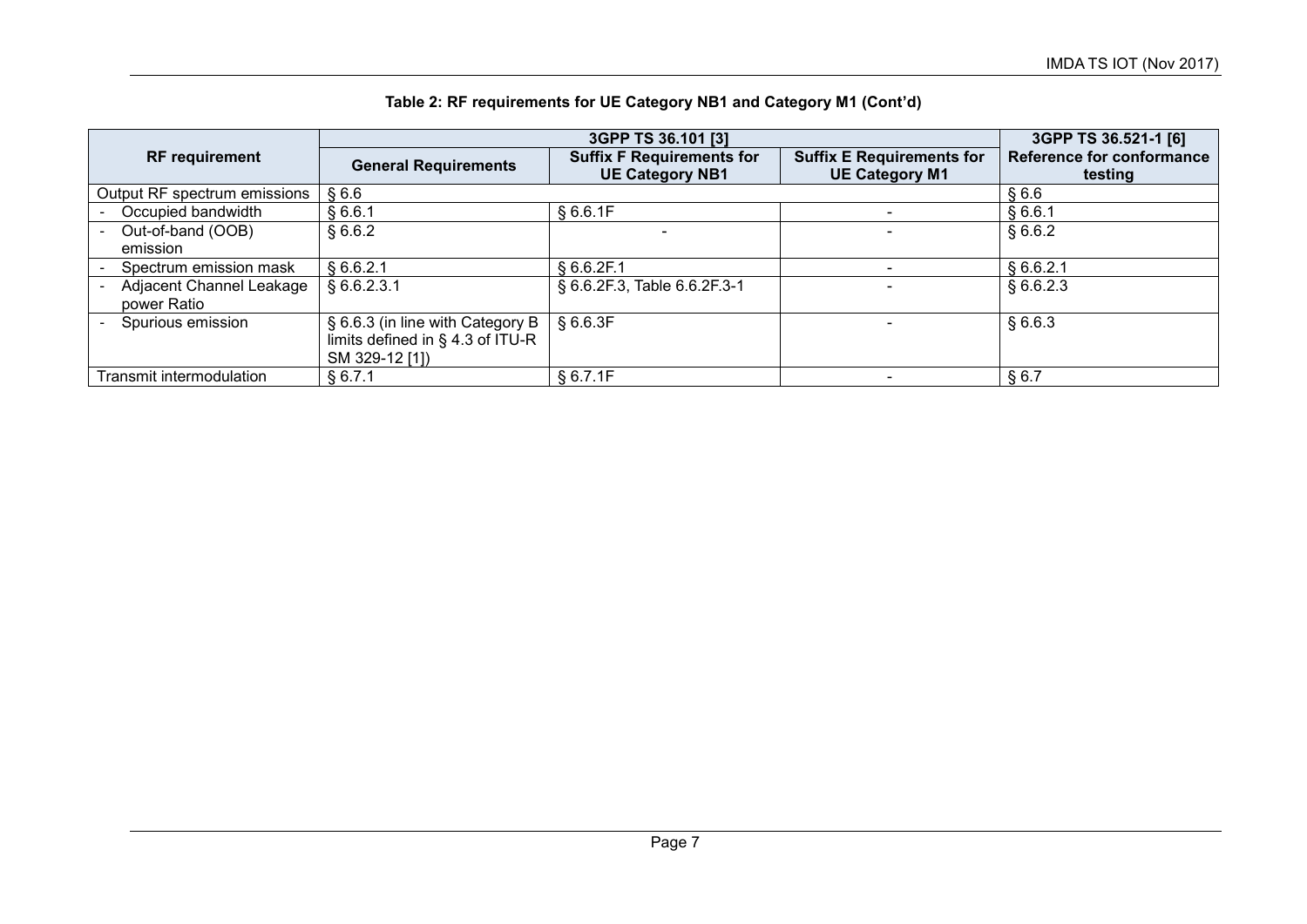| Table 3: RF requirements for E-UTRA, E-UTRA with NB-IoT or NB-IoT BS |  |  |
|----------------------------------------------------------------------|--|--|
|                                                                      |  |  |

| RF requirement (Note 1)                          | 3GPP TS 36.104 [4] or 3GPP TS 37.104 [5]                                                                                             | 3GPP TS 36.141 [7] or 3GPP TS 37.141 [8]<br>Reference for conformance testing |  |
|--------------------------------------------------|--------------------------------------------------------------------------------------------------------------------------------------|-------------------------------------------------------------------------------|--|
| <b>Operating bands</b>                           | $\S$ 5.5 [4] or $\S$ 4.5 [5]                                                                                                         | § 5.5 [7] or § 4.4 [8]                                                        |  |
|                                                  | BS shall operate within applicable frequency bands given                                                                             |                                                                               |  |
|                                                  | in § 5.1 and Table 1 of this Specification.                                                                                          |                                                                               |  |
| <b>Channel bandwidth</b>                         | § 5.6                                                                                                                                | § 5.6, Tables 5.6-1, 5.6-3, 5.6-3A [7]                                        |  |
|                                                  | NB-IoT requirements for channel bandwidths are defined                                                                               |                                                                               |  |
|                                                  | in Tables 5.6-3, 5.6-3A [4].                                                                                                         |                                                                               |  |
| <b>Channel arrangement</b>                       |                                                                                                                                      |                                                                               |  |
| Channel spacing                                  | § 5.7.1 [4] or § 4.6.1 [5]                                                                                                           | $\S$ 5.7.1 [7] or $\S$ 4.5.1 [8]                                              |  |
| Channel raster                                   | $\S$ 5.7.2 [4] or $\S$ 4.6.2 [5]                                                                                                     | $\S$ 5.7.2 [7] or $\S$ 4.5.2 [8]                                              |  |
| Carrier frequency and numbering                  | § 5.7.3 [4] or § 4.6.3 [5]                                                                                                           | § 5.7.3 [7] or § 4.5.3 [8]                                                    |  |
| <b>Transmitter characteristics</b>               |                                                                                                                                      |                                                                               |  |
| Base station output power                        | § 6.2 [4 or 5] - BS rated output power shall be as specified                                                                         | § 6.2 [7 or 8]                                                                |  |
|                                                  | in Table 6.2-1, according to the BS class of the E-UTRA                                                                              |                                                                               |  |
|                                                  | (LTE) BS (Note 2) deployed.                                                                                                          |                                                                               |  |
|                                                  | § 6.2.1 [4 or 5] - Accuracy requirements                                                                                             |                                                                               |  |
|                                                  | § 6.5.4 [4] and § 6.2.6 [5] - Minimum requirement for DL                                                                             | § 6.5.4 [7] or § 6.2.2, § 6.2.5 [8]                                           |  |
|                                                  | NRS power                                                                                                                            |                                                                               |  |
| Output power dynamics                            | $\overline{\S 6.3, \S 6.3.1, \S 6.3.2, \S 6.3.3 [4]}$ ; or $\S 6.3.1, \S 6.3.5 [5]$                                                  | § 6.3 [7 or 8]                                                                |  |
| Transmitter signal quality                       | § 6.5 [4 or 5]                                                                                                                       | § 6.5 [7 or 8]                                                                |  |
| - Frequency error                                | § 6.5.1, Table § 6.5.1-1 [4] or § 6.5.2.1, § 6.5.2.5 [5]                                                                             | § 6.5.1, Table 6.5.1-1 [7] or § 6.5.2, §                                      |  |
|                                                  |                                                                                                                                      | 6.5.2.5.1, 6.5.2.5.5 [8]                                                      |  |
| - Modulation quality                             | § 6.5.2, Table 6.5.2-1, Table 6.5.2-2 [4] or § 6.5.1.1, §                                                                            | § 6.5.2, Table 6.5.2.5-1, Table 6.5.2.5-1a [7]                                |  |
|                                                  | $6.5.1.5$ [5]                                                                                                                        | or § 6.5.1, § 6.5.1.5.1, § 6.5.1.5.5 [8]                                      |  |
| Time alignment error                             | § 6.5.3 [4] or § 6.5.3.1, § 6.5.3.4 [5]                                                                                              | § 6.5.3 [7 or 8]                                                              |  |
| Unwanted emissions                               | § 6.6 [4 or 5], Category B limits (Note 3) defined in ITU-R                                                                          | § 6.6 [7 or 8]                                                                |  |
|                                                  | SM.329-12 [1] shall be applied.                                                                                                      |                                                                               |  |
| - Occupied bandwidth                             | $\S 6.6.1$ [4] or $\S 6.6.3$ [5]                                                                                                     | § 6.6.1 [7] or § 6.6.3 [8]                                                    |  |
|                                                  | ITU-R SM.328-11 [2]                                                                                                                  |                                                                               |  |
| - Adjacent Channel Leakage power Ratio<br>(ACLR) | $\S 6.6.2$ [4]; or $\S 6.6.4.1$ , $\S 6.6.4.5$ [5]                                                                                   | $\S 6.6.2$ [7] or $\S 6.6.4$ [8]                                              |  |
| - Operating band unwanted emissions              | § 6.6.3, § 6.6.3.2 [4]; or § 6.6.2 [5]                                                                                               | § 6.6.3 [7] or § 6.6.2 [8]                                                    |  |
|                                                  | § 6.6.3.2E [4] - Minimum requirements for standalone NB-                                                                             |                                                                               |  |
|                                                  | IoT BS                                                                                                                               |                                                                               |  |
| Transmitter spurious emissions                   | $\S 6.6.4$ , $\S 6.6.4.1.2$ , $\S 6.6.4.2$ [4]; or $\S 6.6.1$ , $\S 6.6.1.1.2$ [5] $\S 6.6.4$ [7] or $\S 6.6.1$ , $\S 6.6.1.5.2$ [8] |                                                                               |  |